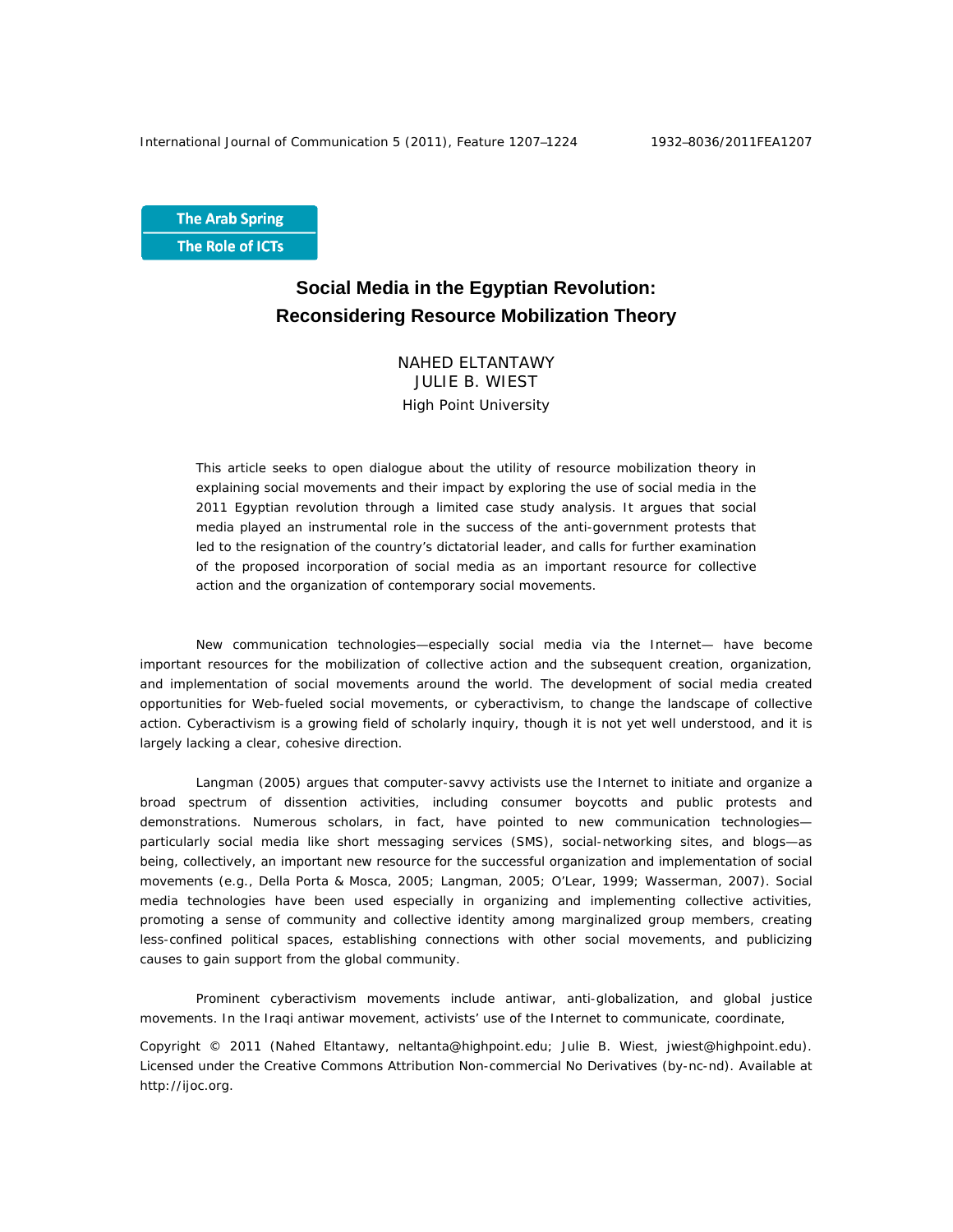and create awareness among decentralized networks resulted in global protests that brought together about 10 million activists who demonstrated in hundreds of cities worldwide on February 15, 2003 (Cortright, 2007). The 1999 World Trade Organization (WTO) protest in Seattle marked the beginning of the global justice cyber movement (Juris, 2008; Kahn & Kellner, 2005; Lievrouw, 2011), and new communication technologies became the vehicle that brought together the tens of thousands of protesters who confronted WTO delegates (Lievrouw, 2011). The Internet also has enabled the creation of diverse democratic groups and movements, such as the World Social Forum, which mobilized global justice movements of more than 100,000 diverse activists in Brazil in 2003, and in Mumbai in 2004 (Langman, 2005).

In addition to supporting political and social movements in more conventional ways—by providing opportunities for political expression, symbolic identification for collective actors, and information exchange—new communication technologies may serve a novel instrumental function. In their examination of the anti-G8 protest in Genoa in 2001 and the European Social Forum in Florence in 2002, Della Porta and Mosca (2005) found that Internet-based communication technologies provide an important additional resource for social movements implemented by "resource poor" actors, offering a means for mass communication that may have previously been restricted by financial, temporal, or spatial constraints.

Other examples of social media use among "resource poor" actors include HIV/AIDS activism and the activities of some Muslim feminists. HIV/AIDS media activism, which grew significantly between the late 1980s and early 1990s, was initiated mostly by collectives of people with HIV/AIDS who aimed to publicize AIDS health and treatment options, as well as cultural and political activities of people with HIV/AIDS (Gillet, 2005). While these groups lacked the power and resources to efficiently spread their messages to a mass audience through traditional means, the Internet has now enabled mobilization of people with HIV/AIDS in developing countries as well as AIDS dissidents (ibid.). Finally, Muslim feminist activists in the Middle East have used the Internet to foster communication between women in diaspora and their sisters in Muslim countries, promote women's initiatives, and support each others' struggles (Moghadam, 2000).

Scholars from disciplines including communication, sociology, and political science have studied uses of social media in a range of social and political movements, but what seems to be missing is a theoretical framework that could integrate and contrast findings and conclusions from different studies, as well as advance a shared pursuit toward understanding the role of these technologies for collective action. While there appears to be general agreement among scholars that social media may be used as an effective and enduring resource for political and social change, its distinctive and sustaining features are not well understood.

Using the 2011 Egyptian revolution as a case for analysis, this article explores the possible utility of resource mobilization theory to enhance this understanding and take a step toward generating a theoretical framework capable of guiding related studies. Resource mobilization theory seems to be a reasonable starting point for explaining the usefulness and impact of social media technologies in social movements because of its emphasis on the social, historical, and political contexts of collective action, as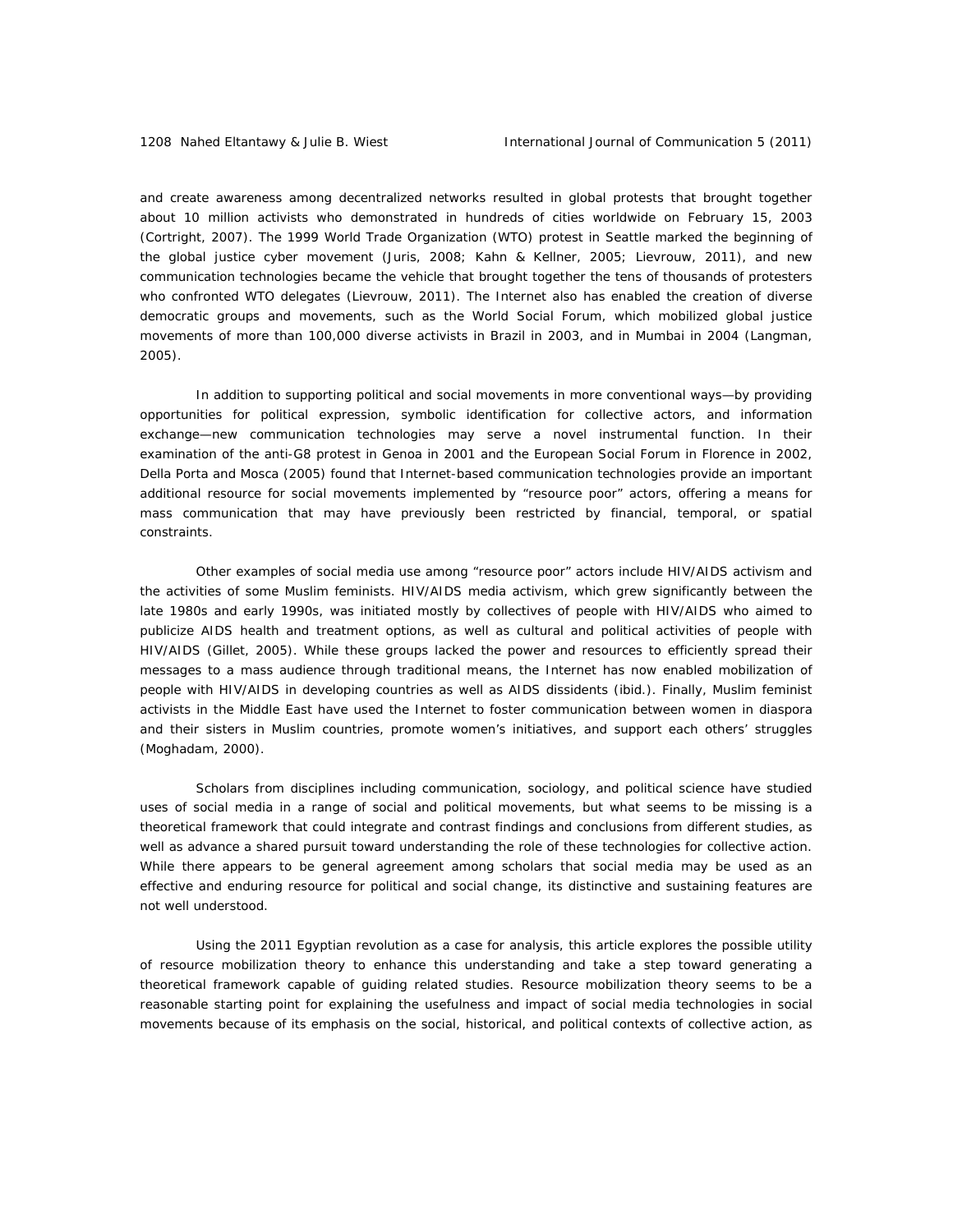well as on the utility and interplay of available resources. In general, this article explores the potential usefulness of resource mobilization theory in understanding contemporary social movements. In pursuit of this goal, our analysis specifically seeks answers to the following research questions:

- 1. What conditions and resources sustained the anti-government protests that led to the Egyptian revolution in early 2011?
- 2. In what ways were social media technologies employed as a resource to support the Egyptian revolution?

## **Theoretical Framework**

Resource mobilization theory largely developed from studies of collective action during the 1960s, gaining increasing prominence throughout the 1970s and 1980s, though its popularity has waned. The theory has been criticized for its assumption of the constancy of discontent and collective interests over time, its overemphasis of the significance of outside resources, and its inability to adequately address social movements that begin with fairly substantial resources or those instigated by some minority groups (see Jenkins, 1983; Shin, 1994; Walsh, 1981). Despite these claims and the changing landscape of social movements since the theory's heyday, resource mobilization should not be discounted, as it still has much to offer. Some scholars have suggested modifications of the theory (e.g., Buechler, 1993; Khawaja, 1994; Opp, 2000), and the increasing use of social media technologies in social movements presents an opportunity to re-examine the utility of resource mobilization in a contemporary context.

The theory is based on the notion that resources—such as time, money, organizational skills, and certain social or political opportunities—are critical to the success of social movements. At its inception, resource mobilization theory was unlike earlier theories of collective action in its treatment of social movements as normal, rational, institutionally rooted activities that are structured and patterned, thus allowing for analysis in terms of organizational dynamics (Buechler, 1993; Jenkins, 1983). Although types of resources vary among social movements, the availability of applicable resources, and of actors' abilities to use them effectively, are critical. In contrast to psychological variables considered by other social movement theories, resource mobilization theory was the first to recognize the importance of influences *outside* the social movement under study (Johnson, 2000). A thorough explanation of the history and development of resource mobilization theory is beyond the scope of this paper, but it can be found in Jenkins (1983) and McCarthy and Zald (1977).

#### **Methodology**

The qualitative case study method is a useful tool for developing a deep understanding about a particular case, its features, and its impact. The richness of data gathered through this method complements the article's theoretical framework and is needed to answer the research questions. Although myriad types of cases may be analyzed with this method, the case under study must represent a bounded integrated system (Glesne, 2006; Stake, 2005). In keeping with this requirement, we categorize the "Egyptian revolution" in this study as the activities and conditions that led to and defined the anti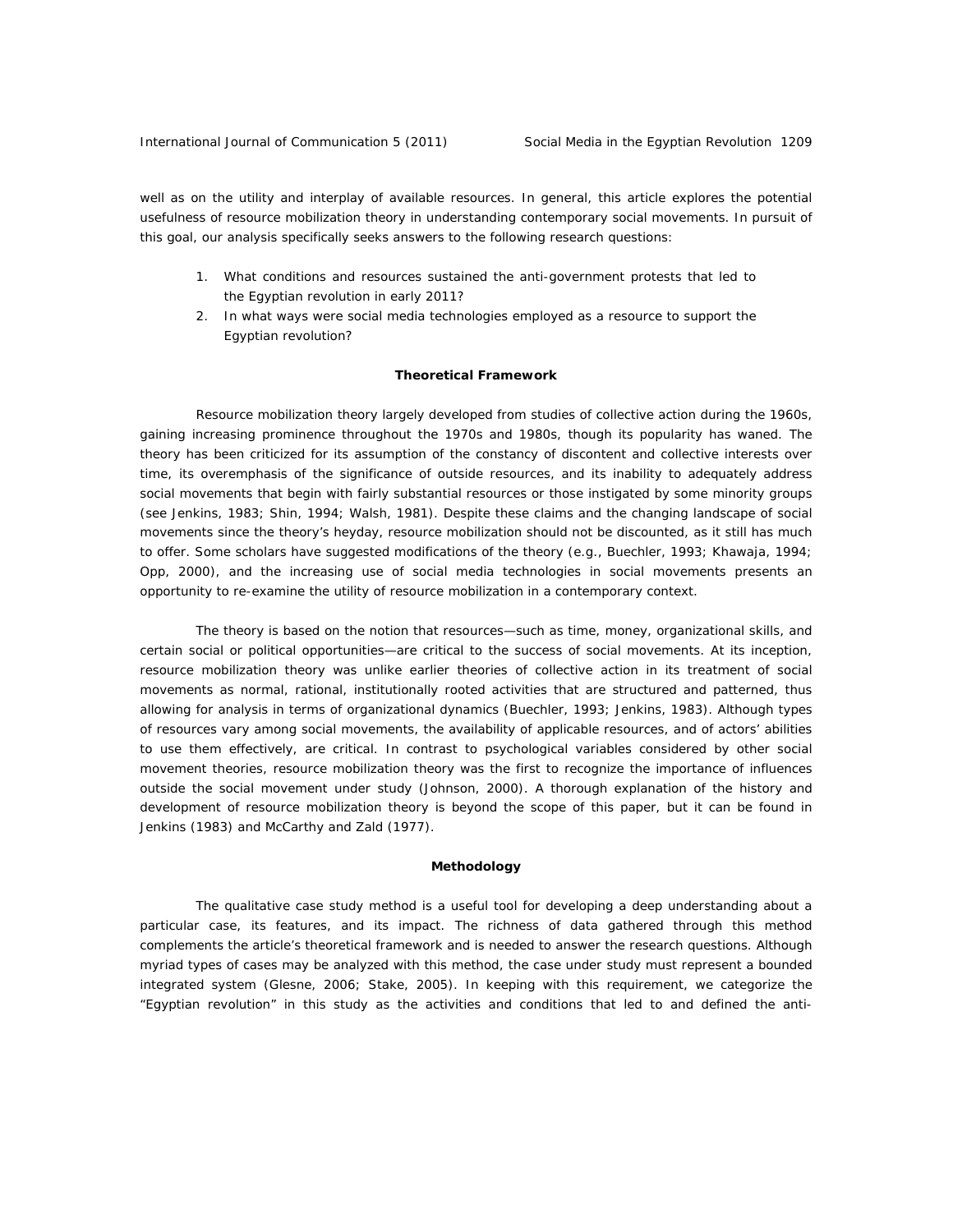government protests that occurred between January 25 and February 11, 2011, ultimately leading to the resignation of Egyptian President Hosni Mubarak.

Case researchers examine both common and unique features of a case, with an emphasis on its defining features (Stake, 2005). In addition, researchers must acknowledge and be knowledgeable of comparable cases, insofar as learning about a particular case is related to how the case is similar to, and different from, other cases (ibid.). Keeping these imperatives in mind, we established general areas of inquiry organized around our research questions and shaped by resource mobilization theory to guide our case study of the Egyptian revolution. Based on a modified version of Stake's suggested research foci, we sought information about 1) the nature of the case, particularly its development and activities; 2) the sociohistorical context; 3) the physical setting and material resources available; 4) the current sociopolitical context, including the use of social media technologies; 5) other cases through which the Egyptian case is recognized; and 6) informants through which the case can be understood. Because of limited space, and in order to most adequately address our research questions, the following section focuses on major findings, especially as they emphasize historical, social, and political contexts and the uses of social media technologies in the anti-government protests in Egypt.

Data collection began shortly after the Tunisian revolution (apparently a significant influence on the Egyptian revolution), when we first became aware that large-scale protests were being organized in Egypt. Data collection continued throughout the protests and ended on the day after Mubarak's resignation. A variety of sources originating from inside and outside of Egypt—including published news reports and messages posted via social media such as Facebook, Twitter, and blogs—were analyzed. Such secondary data were appropriate for this study because of both the nature of our inquiry and the wealth of information available.

Given the enormous volume of data available, we could not access every news report and social media message produced. The qualitative researcher often must use her or his judgment, based on a set of criteria, to decide how much and how long a case should be studied to aid in understanding (Creswell, 1998; Denzin & Lincoln, 2005; Stake, 2005). Based on our prior knowledge and research, therefore, we collected a convenience sample from as large a variety of sources as possible until we had reached a point of saturation and had a good sense of the case.

#### **Analysis**

#### *Contexts of a Revolution*

Mass protests filled the streets of Egypt in an 18-day revolution against then President Hosni Mubarak, who kept the country under tight dictatorial rule for 30 years. While social media played a major role in the revolution, there are a number of other factors and activities that contributed to the development of events that triggered the protests that commenced January 25. Under Mubarak's regime, the sociopolitical and economic climate was both stifling and depressing. Presidential and parliamentary elections lacked transparency; corruption permeated all government bodies; and political conditions for Egyptian citizens were oppressive, preventing free expression, protest opportunities, and general political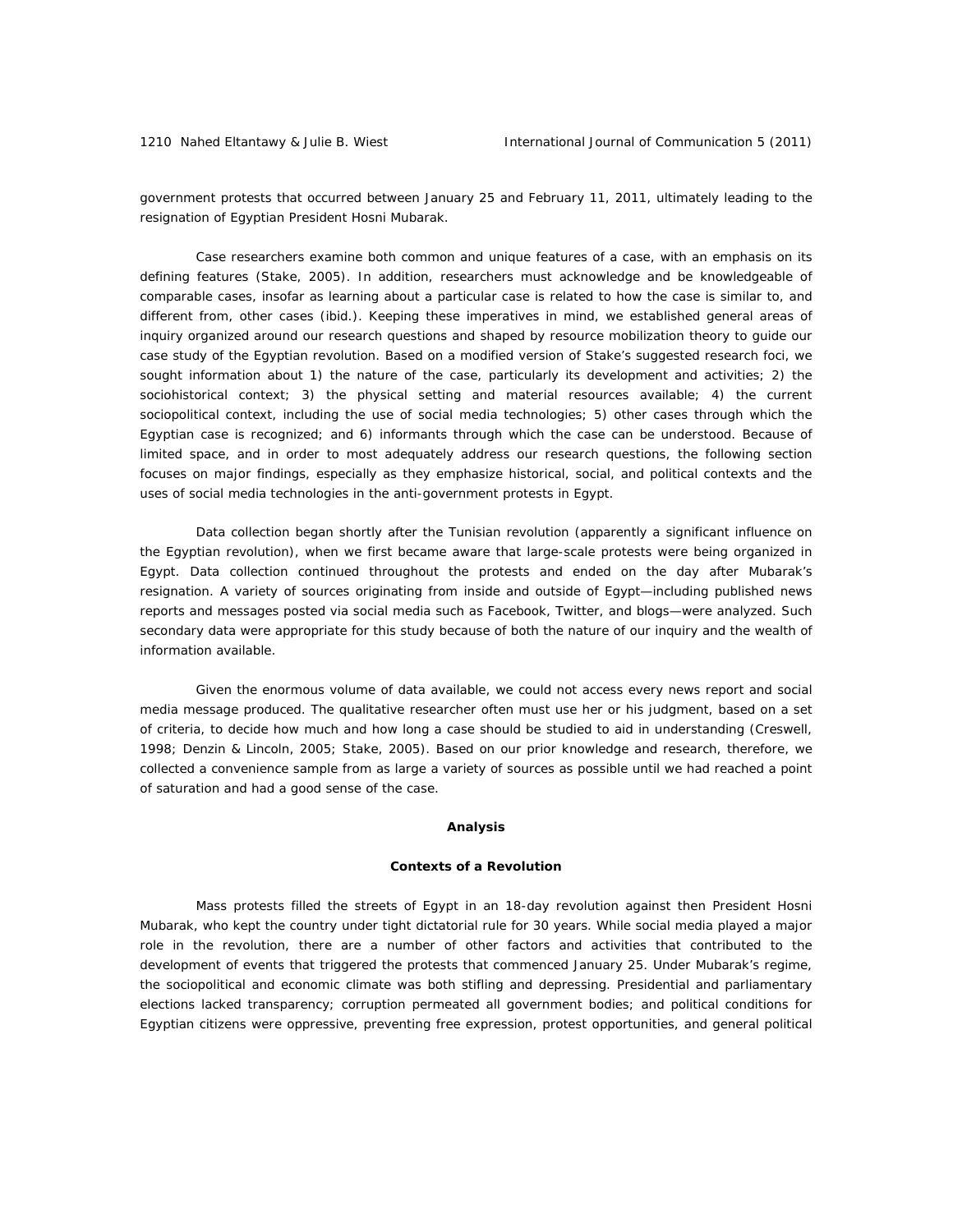participation. The country had been under a nearly constant state of emergency since 1967, allowing the government to squash protests, censor the media, and detain citizens for long periods of time without formal charge (Egypt extending state of emergency violates rights, 2008). In a further show of power, Mubarak drafted 34 constitutional amendments in 2007 that increased his control and further stifled the masses. These included powers to try civilians in military courts, revoke judicial supervision of parliamentary elections, and impose restrictions to prevent unaffiliated independents from running for office (Essam El-Din, 2011). According to the United Nations Development Programme's 2008 annual report, about 20% of the Egyptian population then lived below the poverty line (UNDP, 2008), and it was becoming increasingly challenging for Egypt's poor to satisfy basic needs (Hassan, 2011). These conditions gradually intensified public frustration and impatience with the regime, which appeared to be enduring, as Hosni Mubarak was grooming his son Gamal to succeed him.

It was in this environment that Mohamed ElBaradei, winner of the 2005 Nobel Peace Prize and former chief of the United Nations' International Atomic Energy Agency (IAEA), gained strong support and later became one of several leaders in the development of the revolution. ElBaradei was among the first to oppose the government and call for democratic reform and social justice (Gubash, 2009). In 2009, as ElBaradei was preparing to retire his post at the IAEA, he began reaching out to Egypt's youth to instill hope that political change was possible. Gradually, ElBaradei became a major enemy of the Egyptian government because of his willingness to criticize and shame the regime's dictatorship. In February 2010, ElBaradei and a group of approximately 30 politicians, intellectuals, and activists formed the National Association for Change, an opposition coalition that supported the democratic call that ElBaradei had initiated.

In addition to the intense political climate, geographic features, such as close proximity to Tunisia, as well as the location of Tahrir Square in the heart of Cairo, contributed to the development and success of the January 25 protests. Egypt and Tunisia are North African neighbors, separated by Libya and overlooking the Mediterranean Sea. Both are majority Muslim countries and share the Arabic language, and both had been ruled by dictators for decades. These commonalities help to explain the Egyptian interest in the events in Tunisia, and the successes there apparently encouraged the Egyptian citizenry.

The prime location of Tahrir Square at the epicenter of Cairo was another factor that contributed to the success of the revolution. Tahrir (or Liberation) Square is situated in a large, open space in downtown Cairo, close to a metro station that connects Tahrir with multiple other districts. The open space enabled millions of people to gather in the square, while also providing a window for the outside world to view the events taking place there. Even when reporters were violently driven out of the square by Mubarak thugs, many managed to continue reporting by setting up cameras in the various buildings that surround the square (Joyella, 2011). The location also provided a convenient gathering place for protesters from all across Cairo to unite.

Several politically motivated events also contributed to the Egyptian revolution. One of the most significant was the brutal death of Khaled Said in June 2010. Said, a young man from Alexandria, was patronizing an Internet café when he was approached by two police officers. Media reports and bloggers claim that the officers demanded money from Said and, when he told them he did not have it, began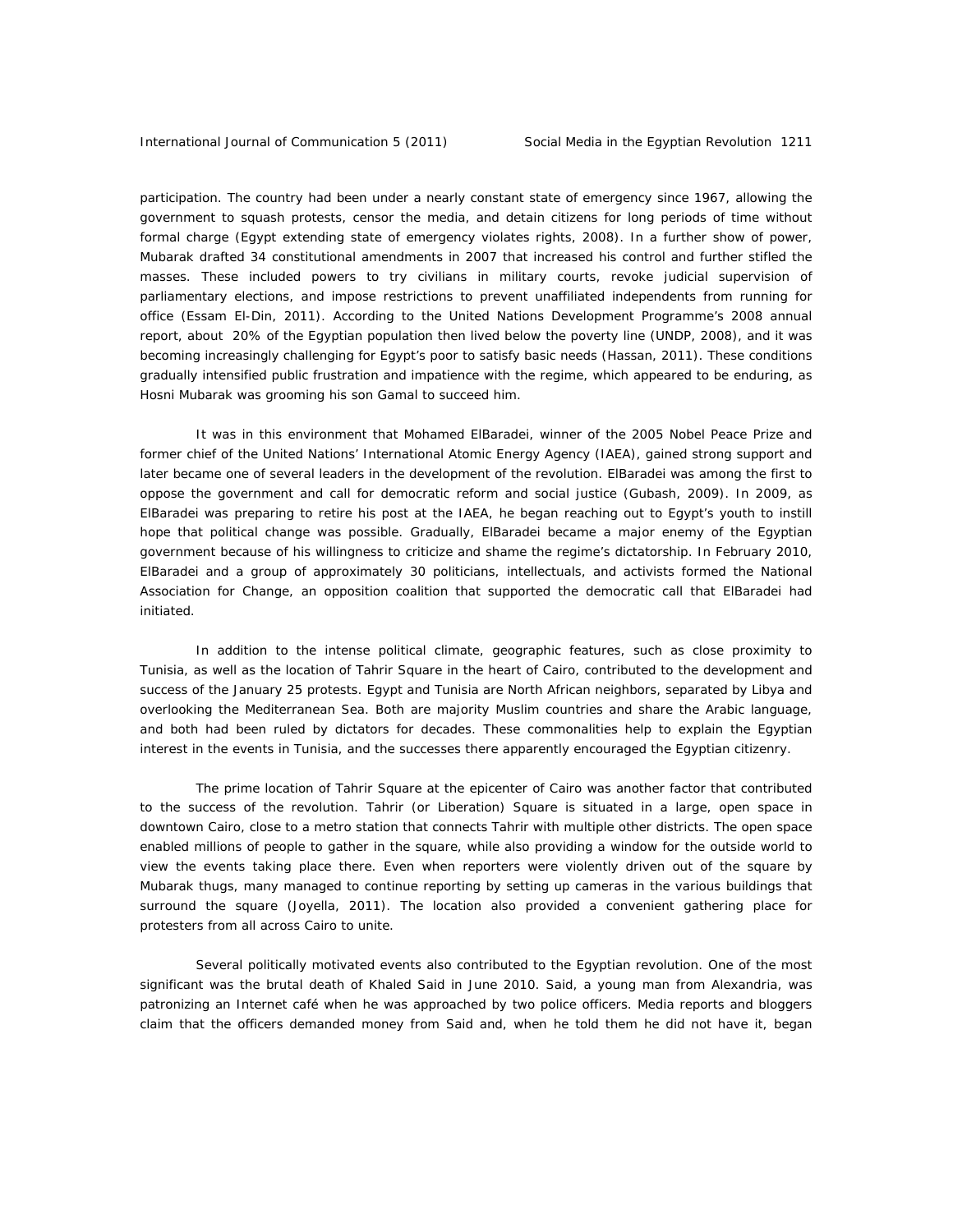beating him inside the café. The brutal beating continued outside until Said died on the street. A police vehicle later collected Said's body, and his family was reportedly told that Said died after choking on a packet of drugs (El Amrani, 2010). Said's supporters, however, believed he was killed because of a video he posted online showing the two officers exchanging money after a drug deal. Immediately following the death of Said, Internet websites were flooded with images of Said's disfigured face, and many people, including human-rights activists and ElBaradei, took to the streets in an expression of their outrage. For many Egyptians, Said's death became a symbol for the routine police brutality against civilians (Egyptian policemen charged over Khaled Said death, 2010). The killing of Khaled Said also inspired an influential Facebook group in his name, which is discussed in the following section.

The final significant event ahead of the Egyptian protests was the Tunisian revolution, which began on December 17, 2010, and ended with the fall of President Zine El Abidine Ben Ali on January 15, 2011. Although their Egyptian counterparts were already committed to mass protests on January 25 (the official holiday known as Egypt's Army Day), the success in Tunisia appears to have influenced Egyptians and strengthened a sense of collective identity and purpose, primarily because of similarities in the oppressive conditions under which both groups lived and the goals of citizen-activists.

## *The Role of Social Media*

Resource mobilization theory makes clear that both the availability of resources and actors' efficacy in using them effectively are essential. In addition to resources like a motivated citizenry and the availability of transportation to gather in mass, a significant resource for the Egyptian revolution that was utilized effectively was social media. While one cannot argue that this was an Internet revolution, social media technologies represent an important instrumental resource that contributed to the birth and sustainability of the January 25 protests. Substantial access to social media among Egyptians was available largely because of government efforts to expand the nation's information technology capabilities as a tool for socioeconomic development (Hamdy, 2009). Beginning in 1999, government initiatives included free Internet access, low-cost computers, and the expansion of Internet access centers (ibid.). According to Internet marketing research firm Internet World Stats, in February 2010, more than 21% of Egypt's population of 80 million had access to the Internet, and more than 4.5 million used Facebook (Internet World Stats, 2011). Additionally, more than 70% of the population had a mobile phone subscription (Arab Republic of Egypt Ministry of Communications and Information Technology, 2010).

In the early 2000s, several Egyptian bloggers became prominent for tackling thorny issues. The initial blogs were only published in English, but the development of Arabic software encouraged the creation of more blogs in Arabic, thus attracting a wider domestic audience (Hamdy, 2009). As the Egyptian blogosphere grew, activists began utilizing other communication technologies, including social media like Facebook, Flickr, Twitter, and cellular phones (ibid.). April 2008 marked the first Egyptianinstigated cyberactivism attempt, in which activists created a Facebook page to join textile workers in Mahalla on a general strike. Although the Facebook page attracted 70,000 supporters, the strike was harshly defeated by state security forces (ibid.). The experience and knowledge gained in these early social media trials, however, proved useful in the 2011 protests and subsequent revolution.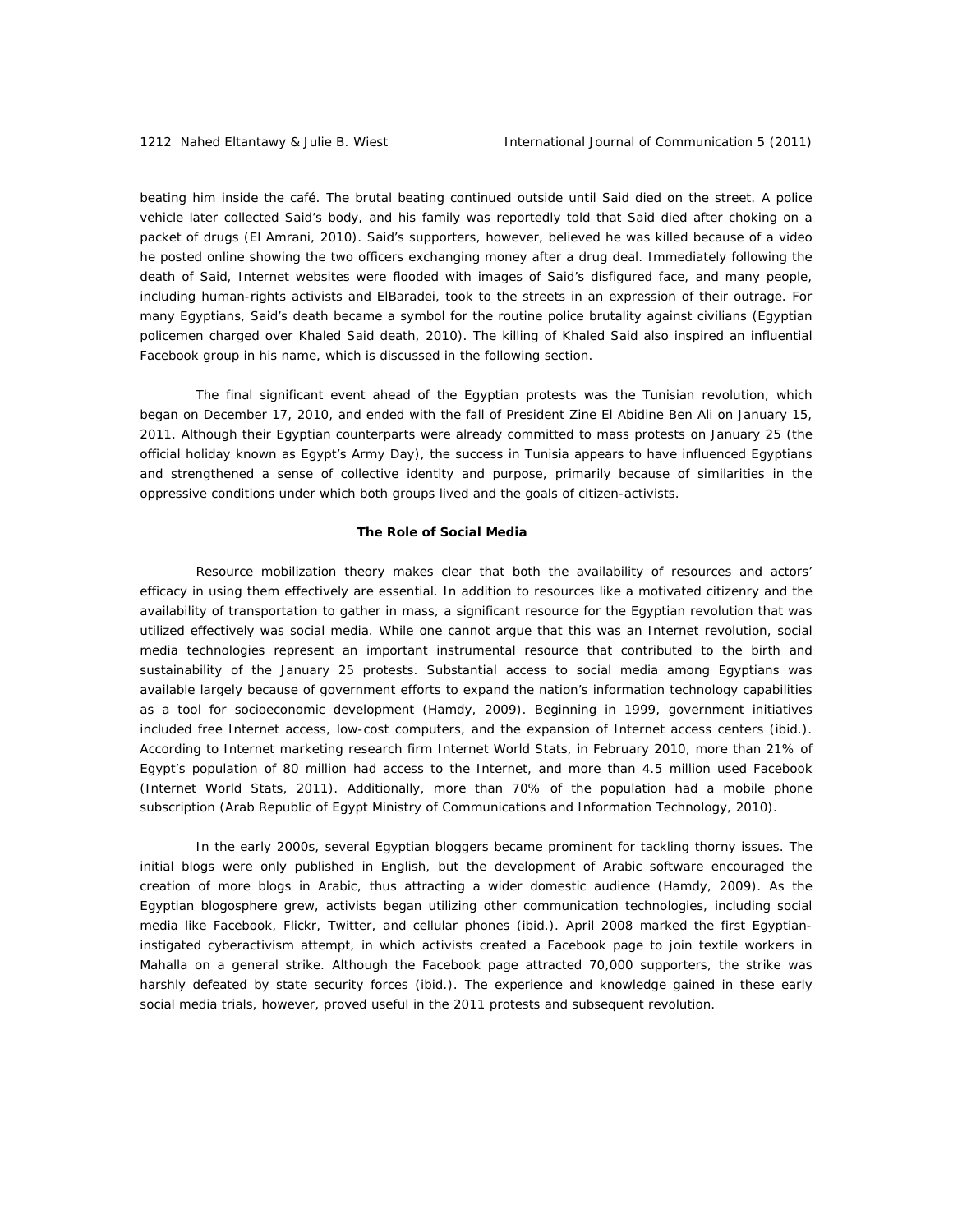What is perhaps most significant about the use of social media in the Egyptian revolution is how it changed the dynamics of social mobilization. Social media introduced speed and interactivity that were lacking in the traditional mobilization techniques, which generally include the use of leaflets, posters, and faxes. For instance, social media enabled domestic and international Egyptian activists to follow events in Egypt, join social-networking groups, and engage in discussions.

There were a number of individual activists with sufficient knowledge of social media resources who helped bring the revolution to life. These activists created Facebook groups, personal blogs, and Twitter accounts to engage supporters and followers in discussions on current conditions in Egypt. In the summer of 2010, the Facebook group "We are all Khalid Said" was created following the young man's death. Although the group initially was used to disseminate information about Said's death, it gradually expanded to include political discussions and began attracting more young political activists. Members of the group used this cyberspace to disseminate information on the latest misdeeds of the Mubarak regime, a discussion that appears to have reverberated among frustrated Egyptians and others, as indicated by the site's popularity.

ElBaradei was one of the primary figures who took advantage of the Internet to communicate with his followers and disseminate information. As complements to ElBaradei's personal Facebook page and Twitter account, the National Association for Change and other likeminded groups formed pro-ElBaradei Facebook pages. In October 2010, ElBaradei was quoted in an Australian daily newspaper as saying that change would be inevitable in Egypt: "The timing only depends on when people will be able to throw off this culture of fear that the regime has created" (Political change will come in Egypt, 2010).

Another individual who contributed to the revolution via social media technologies was Omar Afifi, a former Egyptian police officer-turned-activist. In 2008, Afifi wrote a book advising Egyptians on how to avoid police brutality. The book was banned and Afifi's life was threatened, which forced him to seek asylum in the United States. Afifi then took advantage of social media technologies in his continued effort to advise Egyptians, this time through YouTube videos, Facebook, and Twitter. When the Tunisian revolts took place, Afifi released a series of detailed YouTube videos instructing Egyptians on techniques for conducting their own revolution. Afifi provided numerous details and specified the exact day to revolt, where protesters should gather, and what they should wear. Most importantly, Afifi's instructional videos emphasized the idea of peaceful protest (Afifi, 2011a, 2011b, 2011c). The Associated Press quoted a Middle East analyst as saying that Afifi "basically fired the first shot" when he released the first video following the Tunisian revolts on January 14 (Ex-Egyptian cop living in Northern Virginia works for revolution, 2011).

A number of young social media activists who, for almost two years, exchanged information via Facebook and Twitter also helped to initiate the revolution. Egypt's youth, like their Tunisian counterparts, offered guidance on everything from using technology to escape government surveillance to facing rubber bullets and setting up barricades (Kirkpatrick & Sanger, 2011). In Egypt, the April 6 Movement, a group that largely depended on Facebook and social media to gain support, was one of the primary organizational resources of the January 25 protests. Two years prior, leaders of the April 6 Movement had begun researching nonviolent struggles, and even designing the movement's logo to resemble that of the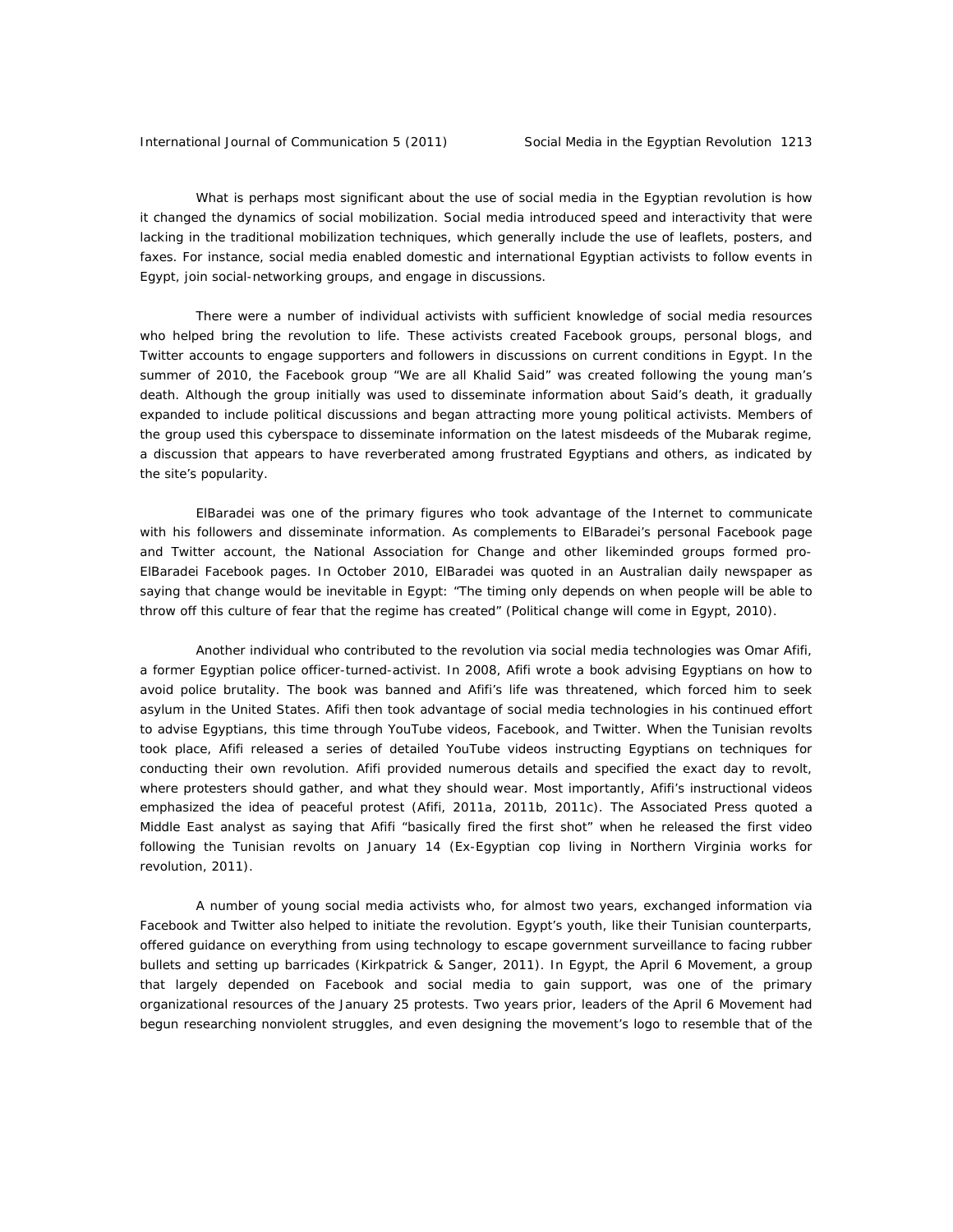Serbian youth movement Otpor, which helped topple Slobodan Milosevic's dictatorship. Members of the group also traveled to Serbia to meet with Otpor activists (ibid.). The Internet was clearly a chief tool for these activists to gain and exchange knowledge to better prepare for the launch of the January 25 protests.

A major advantage of social media in the Egyptian revolution was its capacity for swiftly exchanging and disseminating information to millions of people inside and outside of Egypt. For instance, as Egyptians were carefully watching events unfold in Tunisia while also planning their own movement, activists from both countries were exchanging information, ideas, and words of encouragement online. During the Tunisian revolution, Egyptian bloggers were on Twitter, Facebook, and personal blogs posting updates and uploading images and videos of the Tunisian protests. On January 17, 2011, Egyptian female activist and blogger Nawara Negm posted a video message from an Egyptian actress with words of encouragement for Tunisians. Negm also posted information and cell phone numbers, urging Egyptians to send text messages to encourage Tunisians during the protests (Negm, 2011).

 On January 21, Negm posted an entry titled "Be noble and demonstrate on January 25," calling on her followers to join activists in the street. She posted a YouTube video of a young Egyptian activist who was joining the movement, saying, "Do you see this girl? She is going to demonstrate." Negm encouraged people to invite friends or other Egyptians they would meet in the street to join as well. At one point, she wrote: "walk . . . walk in the street. Walk walk walk . . . and talk talk talk . . . and sing sing national songs, sing Beladi Beladi [my country my country]" (ibid.). In concluding her entry, Negm wrote:

If you can take pictures, take pictures . . . if you can use Twitter, send tweets . . . if you can blog, blog from the street. There are people demonstrating for our cause in Tunisia and Jordan, and I just found out that there are people demonstrating in Paris too. All of these people have faith in us.

Other social media initiatives that illustrate the newfound interactivity and speed in mobilization include multiple Facebook pages, such as the previously mentioned "ElBaradei for Presidency" and "We are all Khaled Said" pages, which provided outlets for interaction, information exchange, and encouragement among users. Another Facebook page, created by three Egyptian teenagers on January 16, was known as "January 25: The day of revolution over torture, poverty, corruption & unemployment" (translated by co-author from Arabic). The "January 25" page administrators posted a video introducing themselves to the public and explaining their feelings of encouragement after the achievements in Tunisia, so as to implement a successful revolution in Egypt. Thus, these Facebook pages allowed activists to immediately address millions of users from diverse walks of life, as well as from different areas across Egypt, all at one time.

The speed and interactivity of social media use not only united protesters, but it also provided the means for disseminating important safety information during the revolution and an outlet for seeking help when in danger. When the Egyptian revolution began on January 25, activists posted messages on their blogs and Facebook pages from Tunisian protesters that contained words of encouragement, along with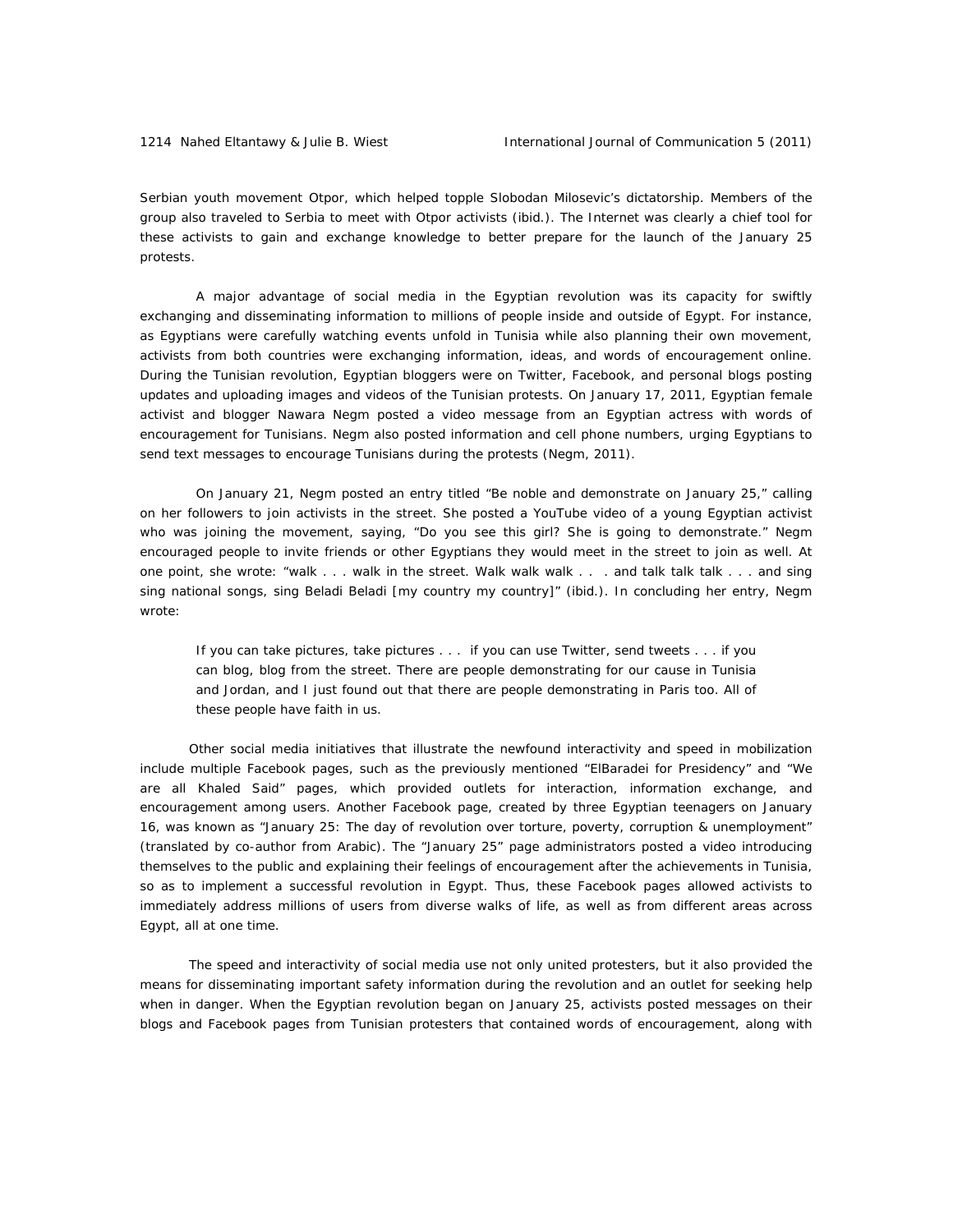detailed instructions and suggestions based on lessons learned. Among the messages, Tunisian protesters advised their Egyptian counterparts to protest at nighttime for safety, to avoid suicide operations, to use media to convey their message for outside pressure, to spray-paint security forces' armored vehicles black to cover the windshield, and to wash their faces with Coca-Cola to reduce the impact of tear gas (Facebook page: Mohamed ElBaradei; Negm, 2011).

Egyptian protesters also used social media to draw attention when in danger, as well as to provide activists and the outside world with minute-by-minute updates. *The Guardian* cites tweets by Mohamed Abdelfattah, an Egyptian video journalist, who on the evening of January 25, 2011, released a series of disturbing tweets in short succession during ongoing protests (Siddique, Haroon, & Gabbatt, 2011):

@mfatta7 Tear gas @mfatta7 I'm suffocating @mfatta7 We r trapped inside a building @mfatta7 Armored vehicles outside @mfatta7 Help we r suffocating @mfatta7 I will be arrested @mfatta7 Help !!! @mfatta7 Arrested @mfatta7 Ikve [I've] been beaten a lot

Whereas traditionally, one would have to send a fax, make a phone call, or relay information through a messenger for help, many Egyptian activists were able to reduce response times and increase personal safety by using cell phones to send immediate SOS tweets.

Other activists used Twitter and Facebook to generate international attention and interest in the revolution. They posted pictures and videos depicting revolution events and updates, as well as information about police torture of protesters—and the world paid attention. UN Dispatch News published an online article entitled "10 must-follow Twitter feeds for Egyptian protests" (Albon, 2011). Because of activists' minute-by-minute updates via social media outlets, many Egyptians and foreigners abroad stayed informed of the developments in Egypt. For example, one activist, who tweets and blogs under the name 3Arabawy, tweeted: "first video up, http://www.youtube.com/watch?v=U3lEhQMPywE Crowds avoiding oncoming tear gas and police in Tahrir #jan25 #egypt" (Baraniuk, 2011). Another Twitter user, @weddady, tweeted a plea to foreign media to bring international attention to the protests: "URGENT: REQUEST to ALL EUROPE & US tweeps on #Jan25 PLEASE ASK YOUR MEDIA TO COVER #EGYPT NOW" (Baraniuk, 2011). Once again, social media introduced a powerful mobilization resource that protesters utilized to address the world while events were unfolding. This is a significant development in social mobilization, as it was the protesters themselves who disseminated information, pictures, and videos—not just reporters and group leaders. When the government banned reporters from Tahrir Square in an effort to prevent news from spreading to the world (Fisher, 2011), social media technologies enabled protesters to become citizen journalists.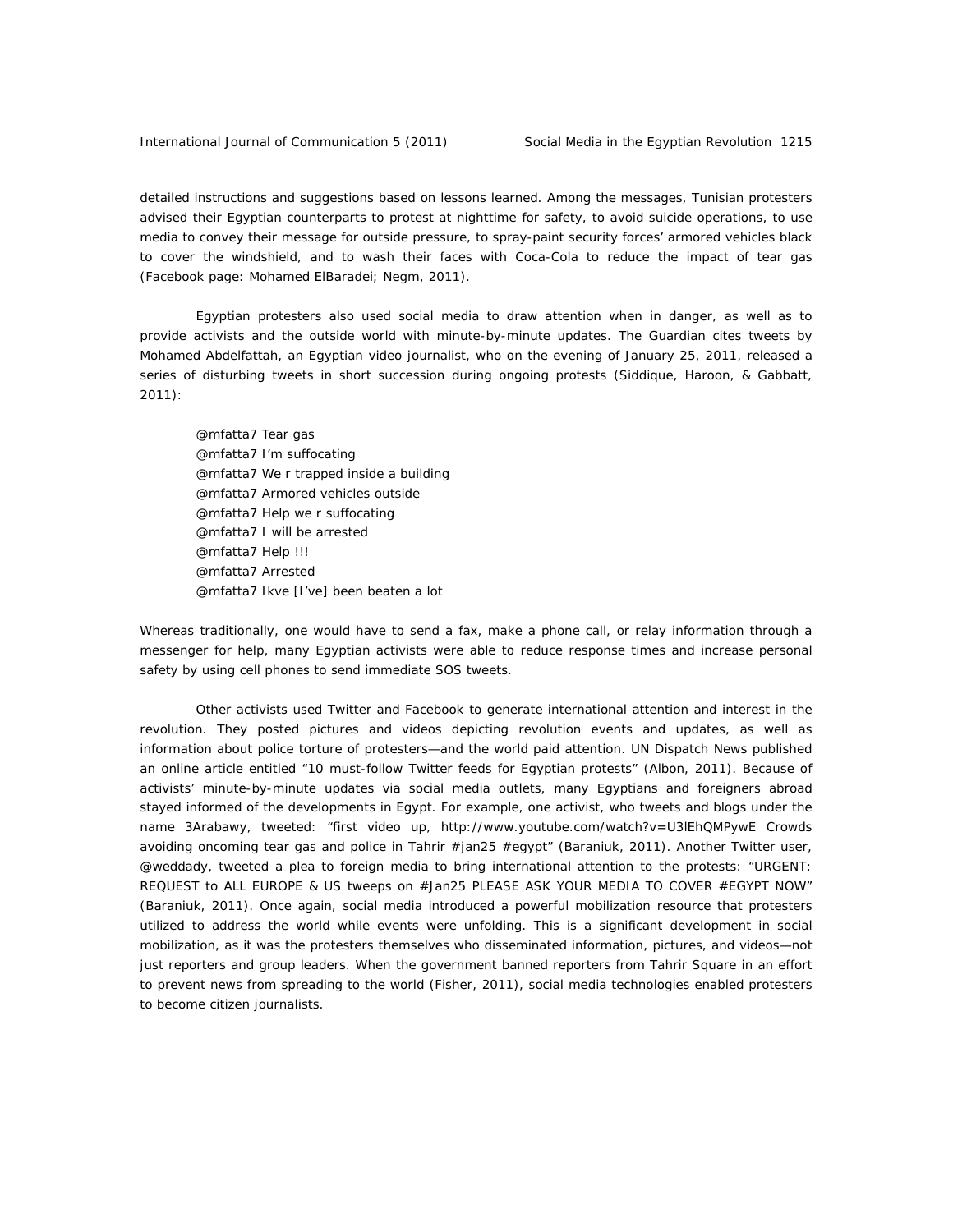When the Mubarak regime realized the power and speed of social media technologies and their extraordinary capacity for organization among activists, it cut off Internet and cellular phone communication across Egypt on January 28. As soon as activists recognized the government's plan, they turned to Facebook, Twitter, and blogs to alert the outside world. One Facebook user posted this message on ElBaradei's page on the evening of January 27:

Starting tomorrow morning, all the foreigners in Egypt won't be able to communicate with their countries back home (facing issues or having troubles), because the Egyptian president gave his orders to cut and stop all kind of communications (Mobile + Internet), he doesn't want the whole world to see what he will be doing to his own nation, what kind of president is this? Please spread the word. (Facebook page: Mohamed ElBaradei)

 Additionally, The Arabist, a website on Arab politics and culture, posted warnings on the communication blackout:

I just received a call from a friend in Cairo (I won't say who it is now because he's a prominent activist) telling me neither his DSL nor his USB internet service is working. I've just checked with two other friends in different parts of Cairo and their internet is not working either. This just happened 10 minutes ago — and perhaps not uncoincidentally just after AP TV posted a video of a man being shot. Will update with more info. The ISPs being used by my friends are TEDATA, Vodafone, and Egynet. (El Amrani, 2011)

 Although the Internet was disabled for almost five days, some activists still managed to get their message out, again with the aid of social media. Within Egypt, efforts included the following post by a blogger who published instructions for using a dial-up connection for Internet access:

OK, it may sound crazy but I think I found a possible solution to connect to the Internet even through the cut off. The solution is by going back to the basics. So instead of connecting to the local Egyptian ISPs . . . we will try to by pass it and connect to REMOTE free ones via the phone network. (Manal, 2011)

 According to Zirulnick (2011), other Egyptians managed to access Twitter by using proxies, or by calling friends abroad from landlines and asking them to tweet messages. The #Jan25 hash tag—the designated symbol for the day's protests—was being used in more than 25 unique tweets per minute that day (ibid.). According to Zirulnick, "Many of those still seemed to be coming from Cairo and other parts of Egypt. Tweets are filled with everything from warnings of tear gas to notifications of free food being handed out to protesters" (ibid.). Other efforts to maintain communication via social media during the Internet disruption included the "speak to tweet" initiative, created by a team of engineers from Twitter, Google, and SayNow (a Google-acquired company), which enabled activists to call with voice messages that were instantly turned into Twitter messages (Speak to tweet for Egypt: How it works, 2011).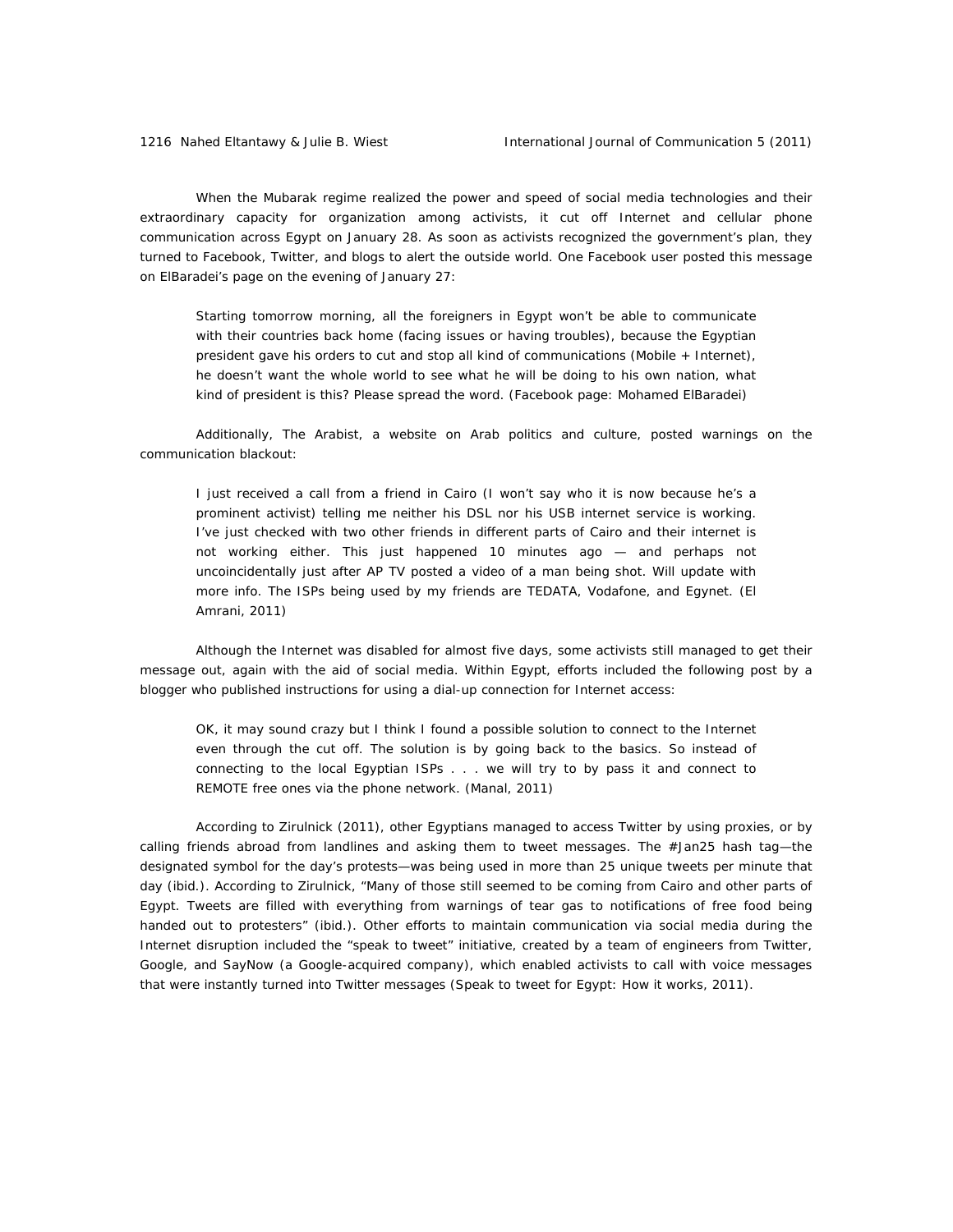These combined efforts and creative trials enabled a continued flow of communication, while maintaining speed and interactivity. One blog that included frequent Twitter updates from local protesters proclaimed: "great news, blackout not affecting morale in Cairo, veteran activists from 60s and 70s giving advice on how to do things predigital #Jan25" (Manal, 2011). The Huffington Post also posted tweets sent from Egypt and reported: "Despite the crackdowns, there are still some who have found a way to Twitter in Egypt, and they're describing the violence and events that have occurred" (Praetorius, 2011a). Twitter user @OcuupiedCairo wrote, "URGENT CALL Wounded desperately need medical supplies in Bab El Loq and transport to hospital DM me for details." Minutes later, another tweet by @DannyRamadan reported: "Tahrir is chaotic now. Fire everywhere. People are gathered there and extreme noise that I can't tell what [it] is at the moment #Jan25" (ibid.).

Although significant, social media clearly were not the only force driving the revolution. This became especially evident when government efforts to weaken the protesters' efforts through a mass communication blackout appeared to only strengthen the protesters' determination and increase the numbers of Egyptians joining the struggle. By that point, social media were not as critical to the protests, given that the majority of protesters were already out on the streets and able to utilize other, more proximate resources. Beaumont (2011) reported that "what social media was replaced by then—oddly enough—was the analogue equivalent of Twitter: handheld signs held aloft at demonstrations saying where and when people should gather the next day." In other words, this revolution might have been nurtured online, but it was never reserved to a single communication medium. Social media played a major role throughout the planning and organization phases, and also throughout the revolution, but other means of communication contributed as well. A BBC report explained:

 I was in Tahrir Square on Sunday: everywhere you look there are mobile phones, handwritten placards, messages picked out in stones and plastic tea cups, graffiti, newspapers and leaflets, not to mention al-Jazeera's TV cameras which broadcast hours of live footage from the square every day. When one channel of communication is blocked, people try another. (Alexander, 2011)

Yet, one negative impact of the communication blackout was the inability to call for urgent care for those injured during the protests. Negm (2011) expressed feelings of anger and helplessness on her blog: "I will never forget that we couldn't call an ambulance when we were on Kasr-el-Nil bridge. Why? Why? Why did these faces have to die so early?"

Written messages and images circulating on Facebook, Twitter, and blogs appeared to strengthen the collective identity of Egyptians worldwide, who may have already supported the fight against a dictatorial regime. Once the revolution began, multiple Facebook pages were created to include Egyptians abroad, including "Voice of Egypt Abroad," "Egyptians Abroad in Support of Egypt," and "New United Arab States." Other social media initiatives included a series of virtual protests in support of the Egyptian protests, like the Facebook-organized February 1 event inviting users to a virtual "March of Millions" in solidarity with Egyptian protesters. Administrators of the event explained on the page: "As one million march on the streets of Egypt, our goal is to reach one million voices in support of their march" (Saad &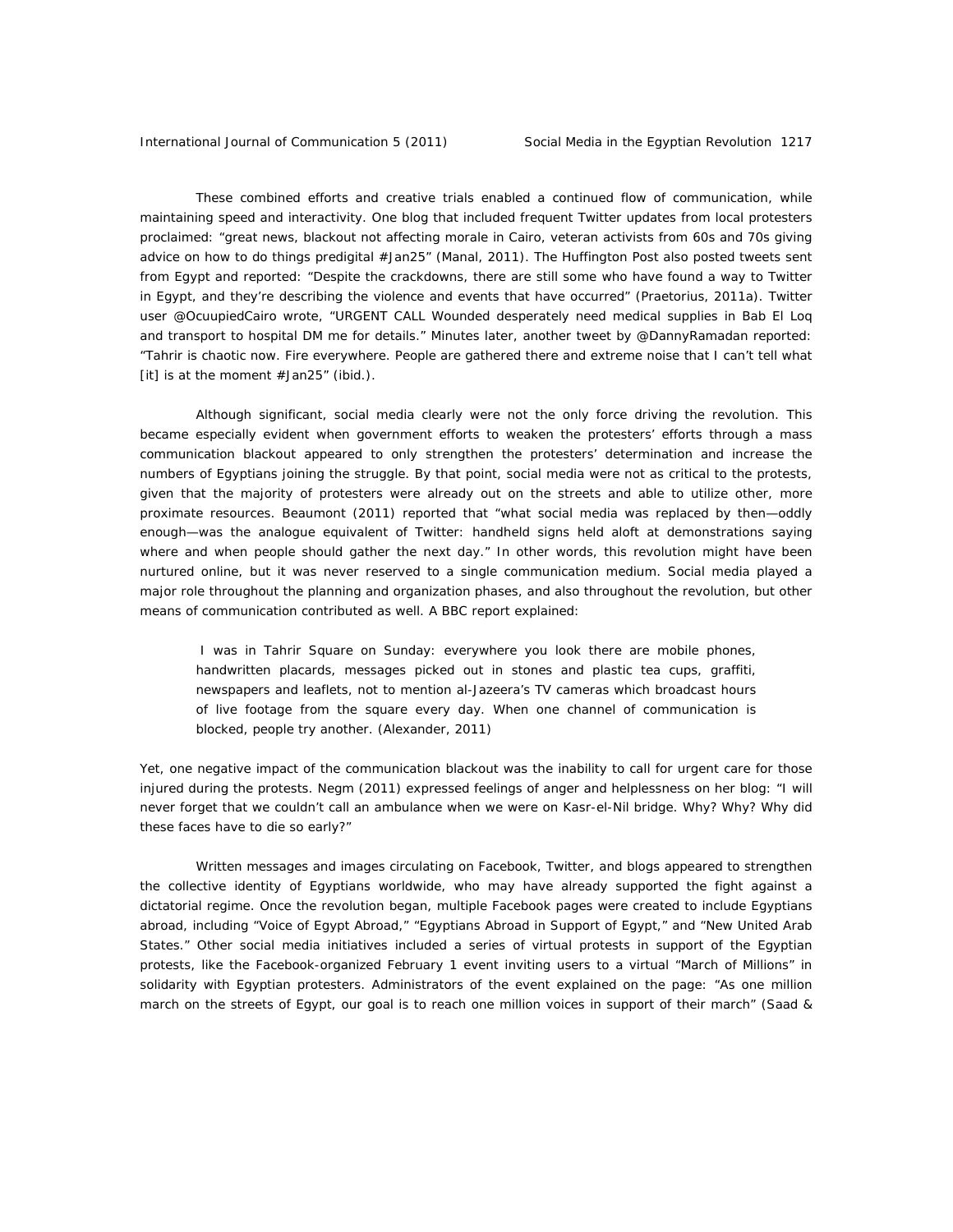Mohamed, 2011). Such initiatives brought both Egyptians and non-Egyptians together to support and experience the protests in cyberspace.

 Collective identity in cyberspace seemed to reach an apex for Egyptians worldwide immediately after the announcement of Mubarak's resignation. Within seconds, tweets streamed in that expressed jubilation, pride, and emotion. ElBaradei tweeted: "Today Egypt is free. God bless the people of Egypt." Other messages were exchanged on Twitter and Facebook, with comments including variations of "Congratulations Egypt, you are free"; "Feb. 11 is Historic day in Egypt. We will celebrate it forever :) Jan25"; and "'lift your head up high you're an Egyptian' pride in Tahrir. Jan25" (Praetorius, 2011b). Social media technologies enabled the rapid spread of the news of Mubarak's fall and were major factors in the palpable unity expressed by Egyptians, both on the streets of Egypt and in cyberspace.

#### **Conclusions**

There is little doubt that social media played a significant role in the revolutions that have struck the Arab world since late December 2010. In the case of Egypt, activists had been engaged since 2009 in online discussions and debates on sociopolitical conditions, which eventually developed into a full-force revolution. What these activists were doing—in terms of debating, organizing, and planning—is not new in itself, but the means employed to communicate with each other and execute the revolution represents an important new resource for collective action. Social media introduced a novel resource that provided swiftness in receiving and disseminating information; helped to build and strengthen ties among activists; and increased interaction among protesters and between protesters and the rest of the world. Information about the events that led to the protests was spread largely through social media technologies, and the encouragement and sympathy offered via social media channels inspired and boosted Egyptian protesters, who were linked not only to each other, but also to Tunisian protesters, Egyptians abroad, and the outside world.

The Egyptian revolution, therefore, demonstrates the opportunities offered by social media for large-scale mobilization and the organization and implementation of social movements. Additionally, the use of social media helped to draw local and international attention to important activities that otherwise may have been shielded from public view, thereby isolating the participants. Social media introduced speed and interactivity that were not possible through the reliance on traditional mobilization resources such as brochures, faxes, and telephones. As one Tunisian protester advised, the use of media to extend a movement's reach can be a powerful way to gain outside validation and countermovement pressure. Following efforts and heeding the advice of activists who had come before them, Egyptian protesters were able to disseminate a continuous stream of text, videos, and images from the streets of the revolution directly to millions via social media technologies, and indirectly through the republication of these messages on news networks such as Al Jazeera and CNN.

Resource mobilization theory can aid in understanding the Egyptian revolution—as well as other political and social movements—in terms of the influential contexts and resources. Primarily because of their ubiquity and potential for communicating messages to massive, global audiences, social media technologies may be seen as an important, instrumental resource for collective action and social change.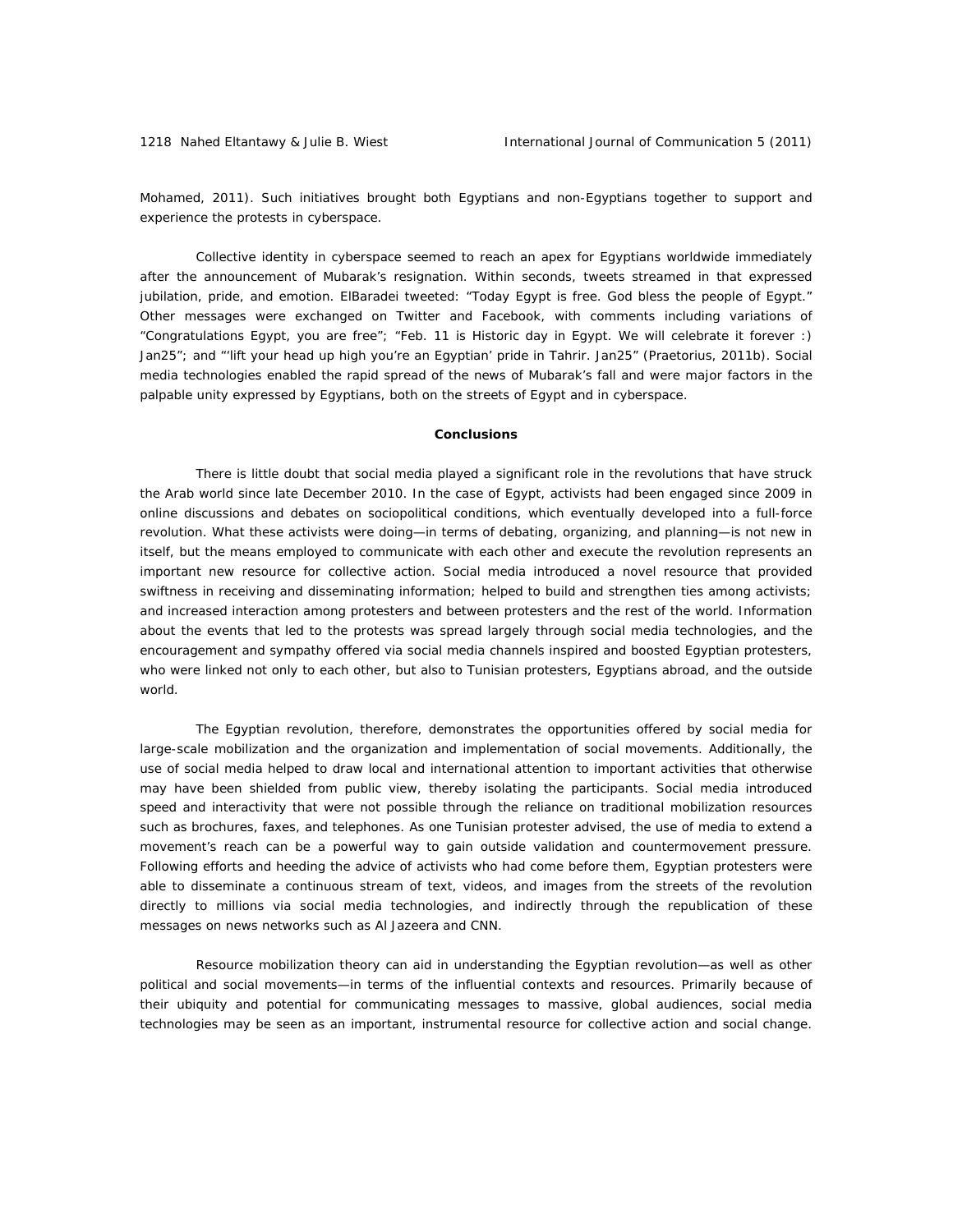We must, however, consider the powerful influence of outside conditions, particularly the social, political, and historical contexts of the movement, as well as the availability and interplay of resources (social media and others), and the actors' efficacy in utilizing available resources to meet their goals. Although some scholars believe that resource mobilization theory is past its prime, and although research on social media's utility in social movements is still in its infancy, their combination would draw on the endurance and strength of the theory while updating it for contemporary times. We urge scholars to consider and test this potentially useful theoretical framework in future studies, so that we may advance a social movement theory appropriate and useful for understanding social movements in our increasingly media-saturated world. Although the sample in this study was not randomly selected, and although our findings are not generalizable, this analysis contributes to knowledge of the Egyptian revolution and begins to assess the utility of incorporating social media as an important resource in the success of contemporary social movements.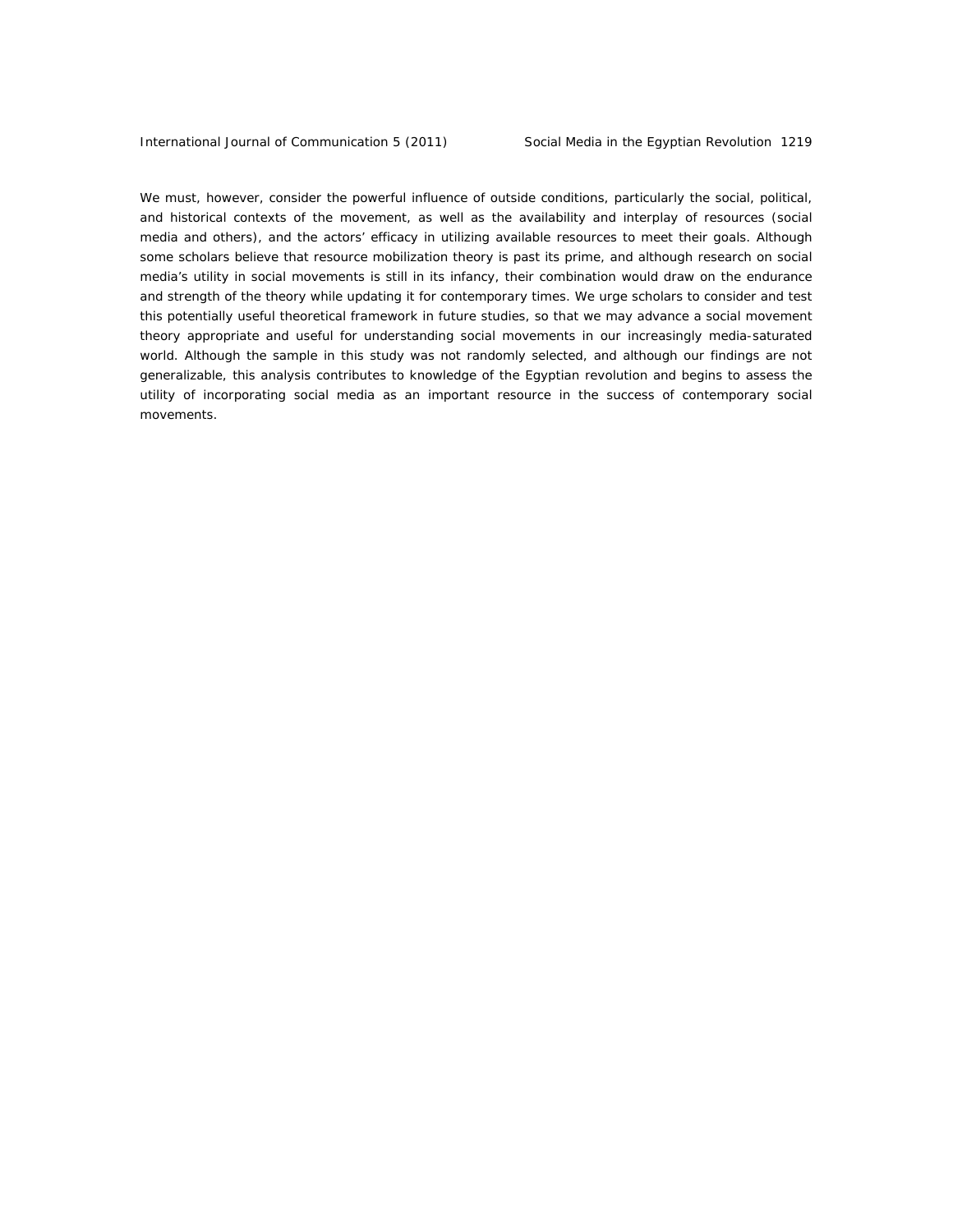1220 Nahed Eltantawy & Julie B. Wiest International Journal of Communication 5 (2011)

# **References**

- Afifi, O. (2011a). January 14 Tunisian Freedom Day & our date is January 25*.* [YouTube video]. Retrieved from http://www.youtube.com/watch?v=gdJQRz0BtU8&feature=related
- Afifi, O. (2011b). General instructions on peaceful protests: Part I*.* [YouTube video]. Retrieved from http://www.youtube.com/watch?v=ujtIdyfjgWU
- Afifi, O. (2011c). General instructions on continued peaceful protests: Part II*.* [YouTube video]. Retrieved from http://www.youtube.com/watch?v=YYheiPStXtY&feature=related
- Alexander, A. (2011, February 9). Internet role in Egypt's protests. *BBC News*. Retrieved from http://www.bbc.co.uk/news/world-middle-east-12400319
- Albon, C. R. (2011, January 31). 10 must-follow Twitter feeds for Egyptian protests. *UN Dispatch*. Retrieved from http://www.undispatch.com/10-must-follow-twitter-feeds-for-egyptian-protests#
- *Associated Press*. (2011, February 2). Ex-Egyptian cop living in Northern Virginia works for revolution. Retrieved from http://www.myfoxdc.com/dpp/news/local/ex-egyptian-cop-living-in-northernvirginia-works-for-revolution-020211
- *BBC News*. (2010, July 1). Egyptian policemen charged over Khaled Said death. Retrieved from http://www.bbc.co.uk/news/10476720
- Baraniuk, C. (2011, January 25). Watching the revolution on Twitter: Egypt #Jan25. *The Machine Starts Blog*. Retrieved from http://www.themachinestarts.com/read/20
- Beaumont, P. (2011, February 25). The truth about Twitter, Facebook and the uprisings in the Arab world. *The Guardian*. Retrieved from http://www.guardian.co.uk/world/2011/feb/25/twitter-facebookuprisings-arab-libya?INTCMP=ILCNETTXT3487
- Buechler, S. M. (1993). Beyond resource mobilization? Emerging trends in social movement theory. *The Sociological Quarterly, 34(2)*, 217–235.
- United Nations Development Programme (UNDP). (2008). Capacity development: Empowering people and institutions. Retrieved from http://www.undp.org/ publications/annualreport2008/pdf/IAR2008\_ENG\_low.pdf
- Cortright, D. (2007). The movement against war in Iraq. *Nonviolent Social Change: The Bulletin of the Manchester College Peace Studies Institute*. Retrieved from http://www.manchester.edu/academics/departments/peace\_studies/bulletin/2007/documents/Th e%20Movement%20against%20War%20in%20Iraq.pdf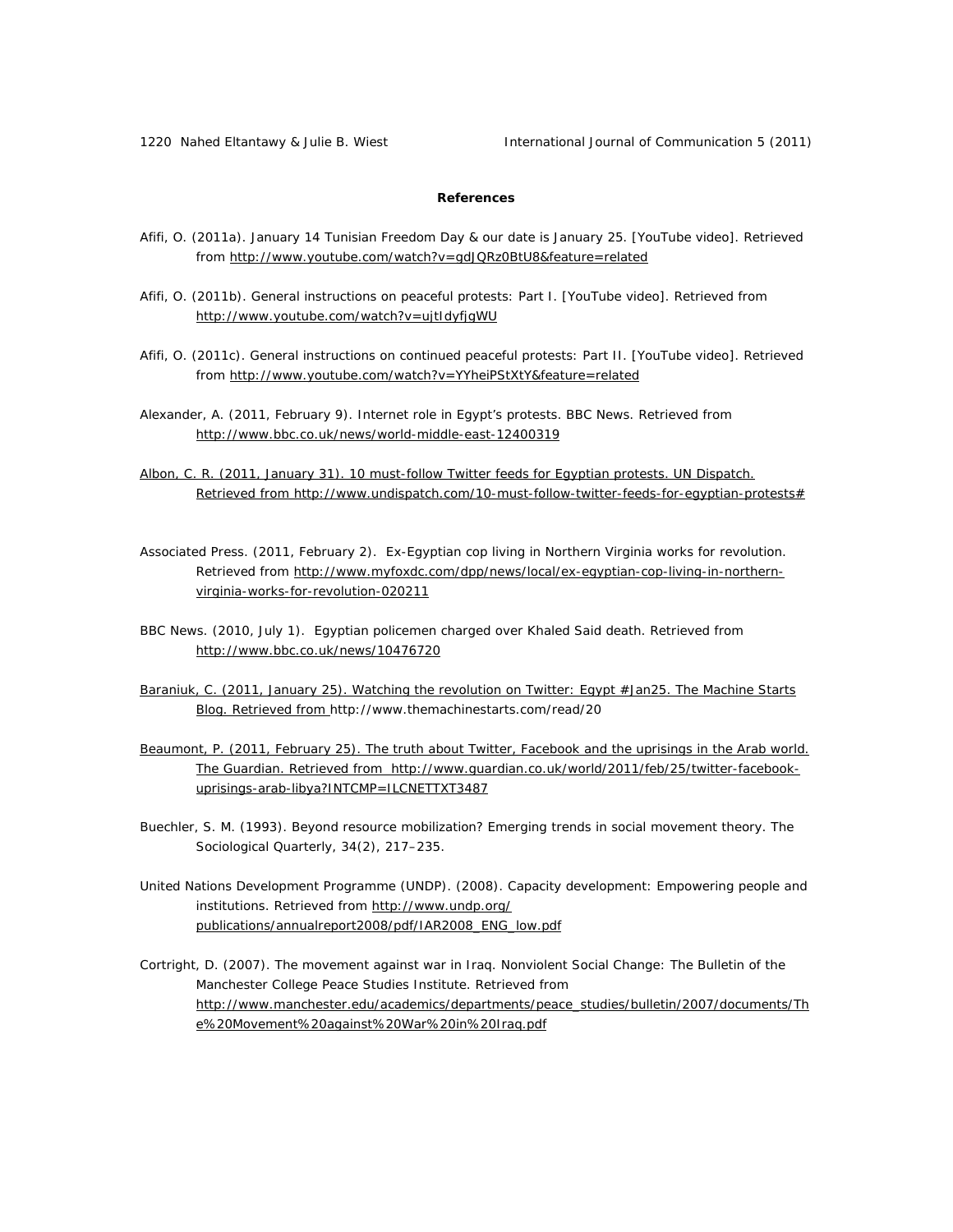- Creswell, J. W. (1998). *Qualitative inquiry and research design: Choosing among five traditions*. Thousand Oaks, CA: SAGE.
- Della Porta, D., & Mosca, L. (2005). Global-net for global movements? A network of networks for a movement of movements. *Journal of Public Policy, 25(1)*, 165–190.
- Denzin, N. K., & Lincoln, Y. S. (2005). Introduction: The discipline and practice of qualitative research. In N. K. Denzin & Y. S. Lincoln (Eds.), *The Sage handbook of qualitative research* (pp. 1–32). Thousand Oaks, CA: SAGE.
- El Amrani, I. (2010, June 14). The murder of Khaled Said. *Arabist*. Retrieved from http://www.arabist.net/blog/2010/6/14/the-murder-of-khaled-said.html
- El Amrani, I. (2011, January 28). Urgent: Egypt has shut off the Internet. *Arabist*. Retrieved from http://www.arabist.net/blog/2010/6/14/the-murder-of-khaled-said.html
- Essam El-Din, G. (2011, April 17). The coincidental rise and momentous fall of Hosni Mubarak. *Ahram online*. Retrieved from http://english.ahram.org.eg/NewsContent/ 1/64/10190/Egypt/Politics-/The-coincidental-rise-and-momentous-fall-of-Hosni-.aspx

Facebook page: ElBaradei for Presidency. Retrieved from http://www.facebook.com/m.elbaradei2011

- Facebook page: January 25: the day of revolution over torture, poverty, corruption & unemployment [translated from Arabic]. Retrieved from http://www.facebook.com/#!/Yom.Elsawra.25.January?sk=app\_4949752878
- Facebook page: Mohamed ElBaradei. Retrieved from http://www.facebook.com/ #!/group.php?gid=184655341853
- Facebook page: We are all Khaled Said. Retrieved from http://www.facebook. com/home.php#!/elshaheeed.co.uk
- Fisher, M. (2011, February 2). Live blogging Egypt: Day 6. *The Atlantic*. Retrieved from http://www.theatlantic.com/international/archive/2011/02/liveblogging-egypt-day-6/70635
- *France24*. (2010, October 30). Political change will come in Egypt: ElBaradei. Retrieved from http://www.france24.com/en/20101030-political-change-will-come-egypt-elbaradei
- Gillett, J. (2003). Media activism and Internet use by people with HIV/AIDS. *Sociology of Health & Illness, 25(6)*, 608–624.
- Glesne, C. (2006) *Becoming Qualitative Researchers* (3rd ed.). Boston: Allyn and Bacon.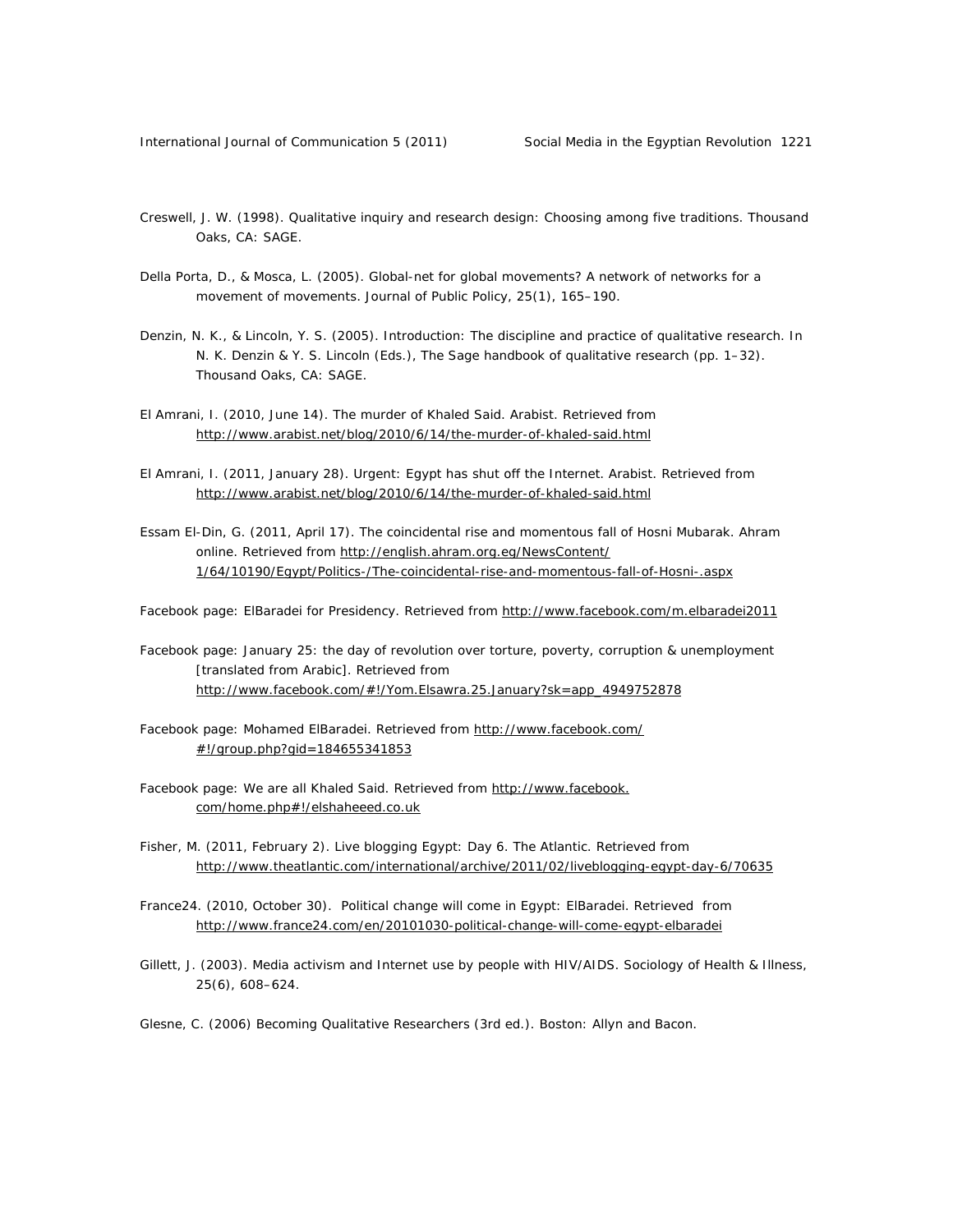- Gubash, C. (2009). ElBaradei rattles official Egypt by mulling presidential run. World Blog from NBC News. Retrieved from http://worldblog.msnbc.msn.com/\_news/2009/12/19/4376276-elbaradei-rattlesofficial-egypt-by-mulling-presidential-run
- Hamdy, N. (2009). Arab citizen journalism in action: Challenging mainstream media, authorities and media laws. *Westminster Papers in Communication and Culture, 6(1)*, 92–112.
- Hassan, H. A. (2011). Civil society in Egypt under the Mubarak regime. *Afro Asian Journal of Social Sciences, 2*(2), 1–18.
- *Human Rights Watch.* (2008, May 27). Egypt extending state of emergency violates rights. Retrieved from http://www.hrw.org/en/news/2008/05/27/egypt-extending-state-emergency-violates-rights
- Internet World Stats. (2011). Miniwatts Marketing Group. Retrieved from http://www.internetworldstats.com/africa.htm
- Jenkins, J. C. (1983). Resource mobilization theory and the study of social movements. *Annual Review of Sociology, 9*, 527–553.
- Johnson, A. G. (2000). *The Blackwell dictiona*ry *of sociology* (2nd ed.). Malden, MA: Blackwell Publishing.
- Joyella, M. (2011, February 3).Undisclosed locations and low-light liveshots: Reporters adapt to risks in Egypt. *Media ITE*. Retrieved from http://www.mediaite.com/tv/ security-teams-undisclosed-locations-and-low-light-liveshots-reporters-adust-to-risks-in-egypt
- Juris, J. (2008). *Networking futures: The movements against corporate globalization*. Durham, NC: Duke University Press.
- Kahn, R., & Kellner, D. (2005). Oppositional politics and the Internet: A critical/reconstructive approach. *Cultural Politics, 1*(1), 75–100.
- Khawaja, M. (1994). Resource mobilization, hardship, and popular collective action in the West Bank. *Social Forces, 73*(1), 191–220.
- Kirkpatrick, D. D., & Sanger, D. E. (2011, February 13). A Tunisian-Egyptian link that shook Arab history. *The New York Times*. Retrieved from http://www.nytimes.com/2011/02/14/world/middleeast/14egypt-tunisia-protests.html?\_r=1
- Langman, L. (2005). From virtual public spheres to global justice: A critical theory of interworked social movements. *Sociological Theory, 23*(1), 42–74.

Lievrouw, L. A. (2011). *Alternative and activist new media.* Cambridge, MA: Polity Press.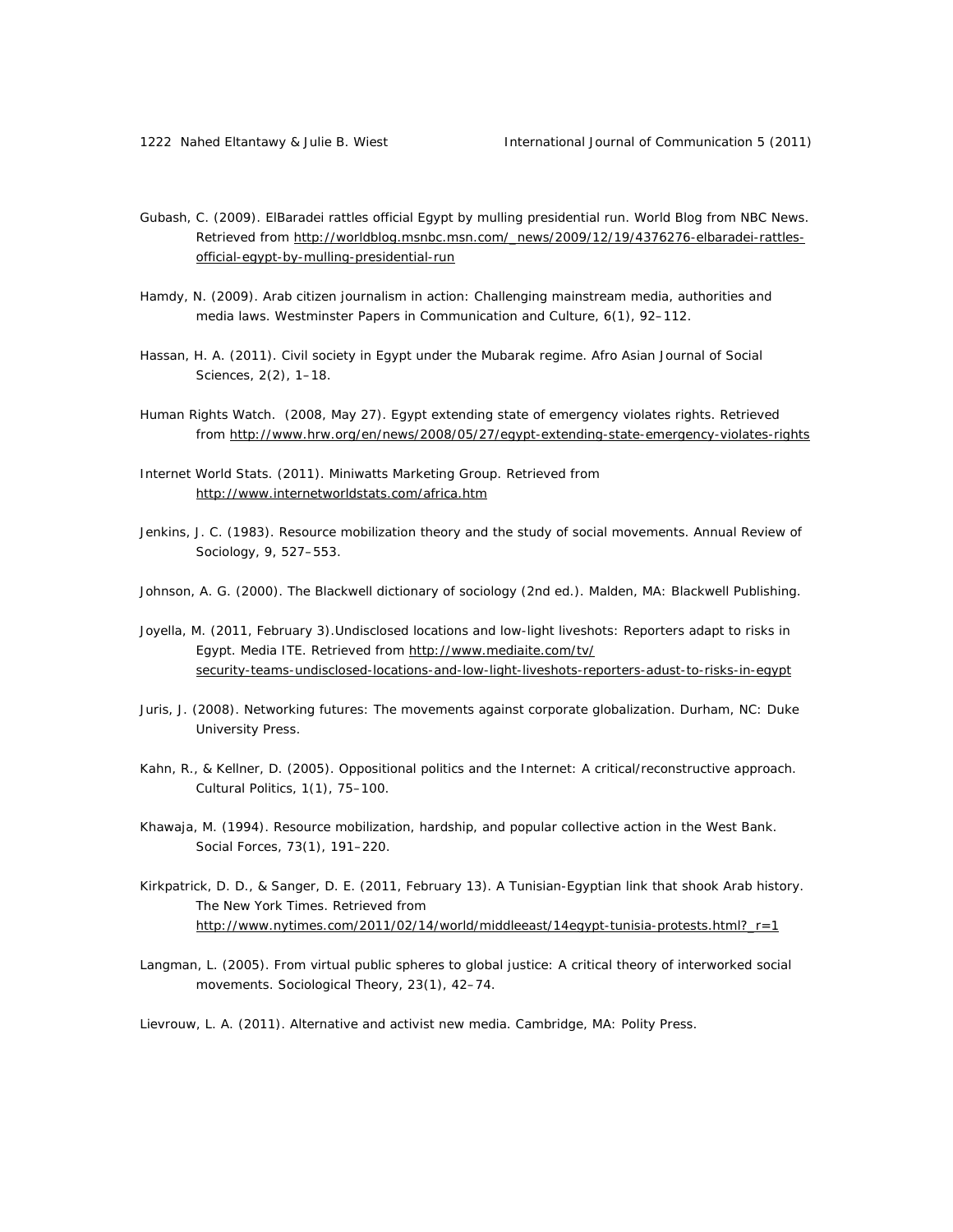- Manal. (2011, January 28). Back to basics: Using dial up Internet. Manal & Alaa's Bit Bucket Free Speech from the Bletches. Retrieved from http://www.manalaa.net
- McCarthy, J. D., & Zald, M. N. (1977). Resource mobilization and social movements: A partial theory. *The American Journal of Sociology, 82*(6), 1,212–1,241.
- Moghadam, V. (2000). Transnational feminist networks: A collective action in an era of globalization. *International Sociology, 15*(1), 57–85.
- Negm, N. (2011). Tahyees front blog. Retrieved from http://tahyyes.blogspot.com/2011\_01\_01\_archive.html
- O'Lear, S. (1999). Networks of engagement: Electronic communication and grassroots environmental activism in Kaliningrad. *Human Geography, 81*(3), 165–178.
- Opp, K. (2000). Adverse living conditions, grievances, and political protest after Communism: The example of East Germany. *Social Forces, 73*(1), 29–65.
- Praetorius, D. (2011a, January 29). Tweets from the ground in Egypt. *The Huffington Post*. Retrieved from http://www.huffingtonpost.com/2011/01/28/tweets-egypt-twitter\_n\_ 815631.html#s232218&title=Danny\_Ahmed\_Ramadan
- Praetorius, D. (2011b, February 11). Hosni Mubarak's resignation: Twitter reacts (tweets). *The Huffington Post*. Retrieved from http://www.huffingtonpost.com/2011/02/11/hosni-mubaraktwitter\_n\_821979.html#s238687&title=Sarah\_El\_Sirgany
- Saad, A., & Mohamed, O. (2011, February 2). A virtual "march of millions" in solidarity with Egyptian protesters. [Facebook]. Retrieved from http://www.facebook.com/event.php?eid=126197157451259
- Shin, G. (1994). The historical making of collective action: The Korean peasant uprisings of 1946. *The American Journal of Sociology, 99*(6), 1,596–1,624.
- Siddique, H., Owen, P., & Gabbatt, A. (2011, January 25). Protests in Egypt and unrest in the Middle East—As it happened. *The Guardian*. Retrieved from http://www.guardian.co.uk/global/blog/2011/jan/25/middleeast-tunisia
- Speak to tweet for Egypt: How it works. (2011, February 2). Manipurhub.com. Retrieved from http://manipurhub.com/tech/speak-to-tweet-for-egypthow-it-works
- Stake, R. E. (2005). Qualitative case studies. In N. K. Denzin & Y. S. Lincoln (Eds.), *The Sage handbook of qualitative research* (pp. 443–466). Thousand Oaks, CA: SAGE.